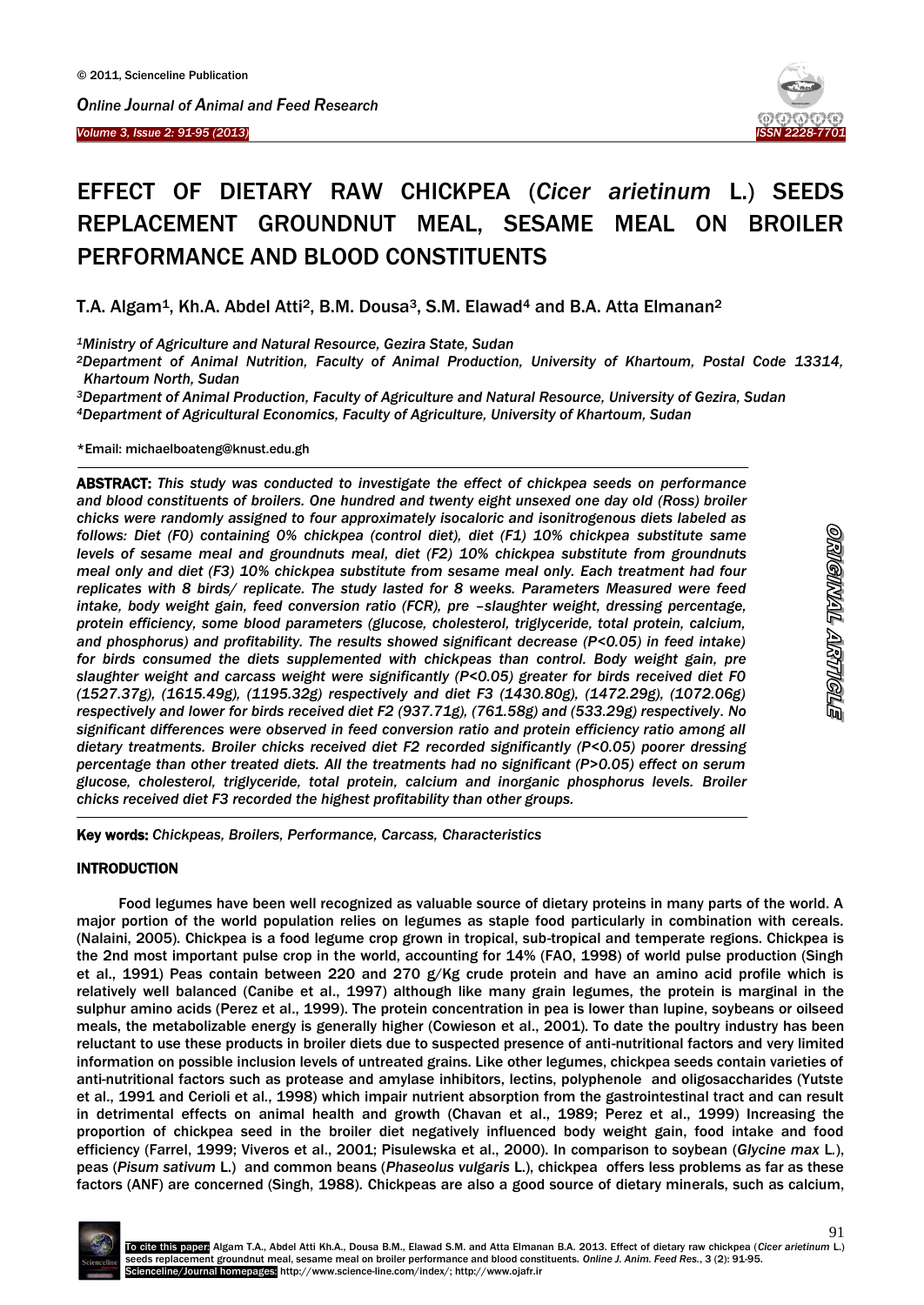phosphorus, magnesium, iron, and potassium (Chavan et al., 1989). The objective of this study is to assess the effect of feeding row chickpea seed replacement sesame meal and groundnuts meal on the broilers performance and blood constituents also to study the economic benefits.

# MATERIALS AND METHODS

# Experimental birds and design

One hundred and twenty Eight day-old unsexed commercial broilers chicks (Ross) were used for this study the initial weight of birds ranged 37- 45 g The chicks were randomly assigned to the four experimental diets 32birds per treatment group in a completely randomize design each treatment group was further subdivided into four replicates of 8 birds.

# Experimental diets

The experimental diets were calculated to meet the nutrient requirement of broiler chicks according to the National Research Council (1994). Four iso energetic and iso nitrogenous diets were formulated as follows: Diet (F0) containing 0% chickpea (control diet), diet (F1) 10% chickpea substitute same levels of sesame meal and groundnuts meal, diet (F2) 10% chickpea substitute from groundnuts meal only and diet (F3) 10% chickpea substitute from sesame meal only. The composition and the calculated analysis of the experimental diets are shown in Table 2.

| Table 1 - Proximate analysis and anti-nutritional factors of chickpeas seeds |                       |  |  |  |
|------------------------------------------------------------------------------|-----------------------|--|--|--|
| <b>Items</b>                                                                 | <b>Chickpeas seed</b> |  |  |  |
| Dry matter                                                                   | 93.10                 |  |  |  |
| <b>Either extractives</b>                                                    | 3.78                  |  |  |  |
| Crude protein                                                                | 24.31                 |  |  |  |
| Crude fiber                                                                  | 13.57                 |  |  |  |
| Ash                                                                          | 3.02                  |  |  |  |
| Nitrogen free extractives                                                    | 48.41                 |  |  |  |
| <b>Tannin</b>                                                                | 0.06                  |  |  |  |
| Poly phenol                                                                  | 0.03                  |  |  |  |
| <b>Phytic acid</b>                                                           | 0.64                  |  |  |  |
| <b>Digestibility</b>                                                         | 83.38                 |  |  |  |
| $ME$ (kcal/kg)                                                               | 2540                  |  |  |  |
| ME = Calculated according to equation of Lodhi et al. (1976)                 |                       |  |  |  |

# Table 2 - Percentage composition and calculate analysis of rations

| Feed staffs %                | <b>Diets</b>   |                |                |                |
|------------------------------|----------------|----------------|----------------|----------------|
|                              | F <sub>0</sub> | F <sub>1</sub> | F <sub>2</sub> | F <sub>3</sub> |
| Sorghum                      | 65.00          | 63.21          | 63.21          | 63.21          |
| <b>Groundnut meal</b>        | 13.00          | 10.00          | 00.00          | 20.00          |
| Sesame meal                  | 12.00          | 10.00          | 20.00          | 0000.          |
| Chickpea                     | 00.00          | 10.00          | 10.00          | 10.00          |
| Wheat brand                  | 3.21           | 0000           | 0000           | 00.00          |
| Super concentrate            | 05.00          | 05.00          | 05.00          | 05.00          |
| Di-calcium phosphate         | 01.25          | 01.25          | 01.25          | 01.25          |
| <b>Methionine</b>            | 0.000          | 0000           | 00.00          | 00.00          |
| Lysine                       | 00.04          | 00.04          | 00.04          | 00.04          |
| Premix <sup>1</sup>          | 00.25          | 00.25          | 00.25          | 00.25          |
| <b>Salt</b>                  | 00.25          | 00.25          | 00.25          | 00.25          |
| <b>Calculated analysis %</b> |                |                |                |                |
| $ME (kcal/kg)$ diet          | 3089           | 3083           | 3087           | 3087           |
| Crud protein                 | 21.90          | 21.31          | 21.11          | 21.51          |
| <b>Crud fiber</b>            | 3.393          | 3.997          | 3.025          | 4.969          |
| Calcium                      | 0.985          | 0.949          | 1.083          | 0.805          |
| Available phosphorus         | 0.557          | 0.542          | 0.554          | 0.54           |
| Lysine                       | 1.076          | 0.996          | 0.961          | 1.031          |
| <b>Methionine</b>            | 0.460          | 0.412          | 0.489          | 0.355          |

<sup>1</sup>provided per kg of diets: vitamin A 8000 IU, vitamin D3 1400 IU, vitamin E 2IU, vitamin K3 2 mg, vitamin B2 4 mg, vitamin B1 2 mg, Ca – d–pantothenate 5 mg, Nicotin amide 15 mg, Choline chloride 100 mg, Folic acid 0.5 mg, vitamin B12 5mcg, Iron 22 mg, Manganese 33 mg, Copper 2.2 mg, Cobalt 0.5 mg, Zinc 25 mg, Iodine 1.1mg. F0) chickpea 0% (control); F1) chickpea 10%, groundnut meal 10% and sesame meal 10%; F2) chickpea 10% and sesame meal 20%; F3) chickpea 10% and groundnut meal 20%

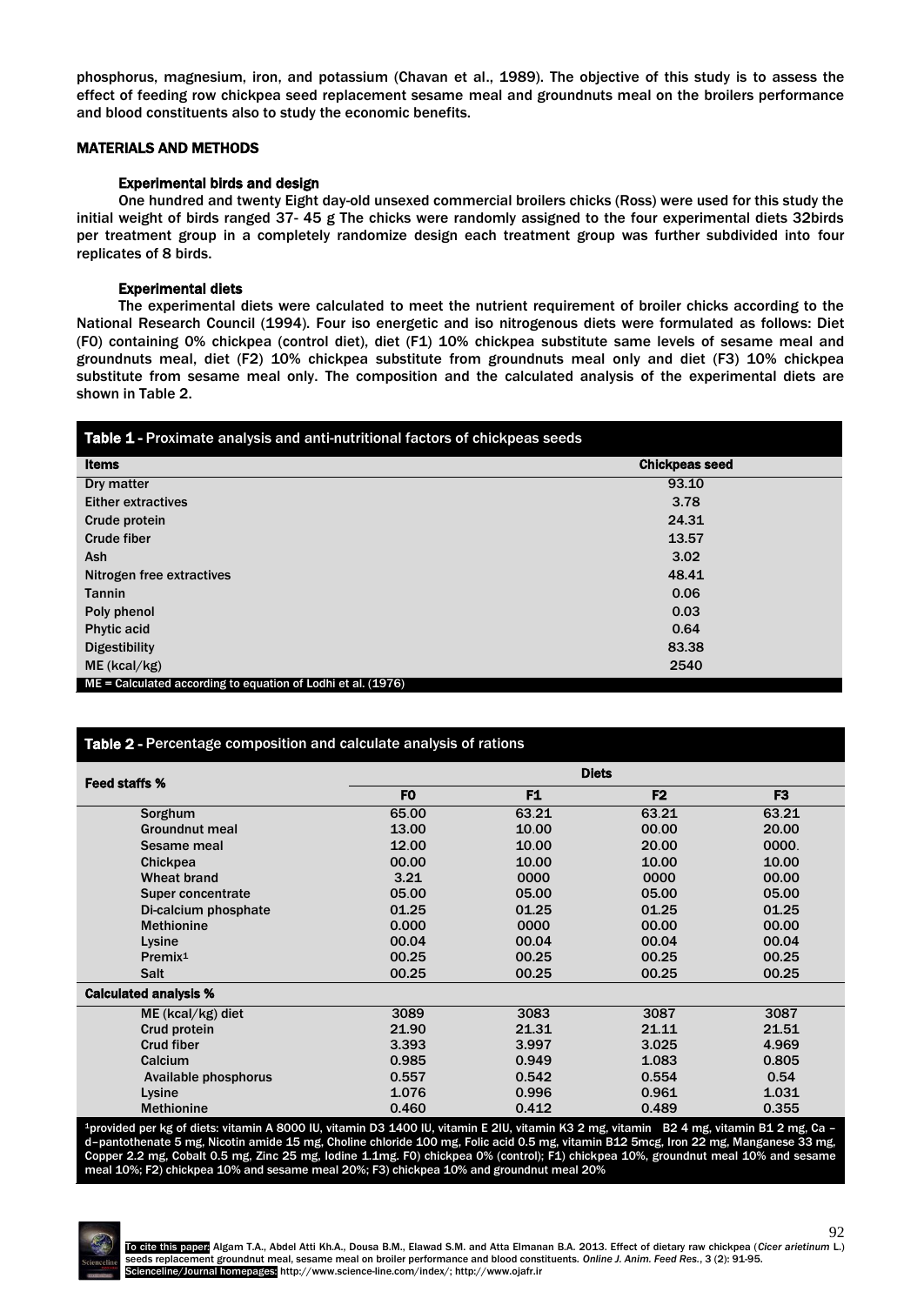#### Management and data collection

The chicks were reared in deep litter with feed and water supplied ad-libitum. The birds were vaccinated against Newcastle disease at 7day-old (IB) and at the 28 day (lasota) > Gumboro disease vaccine was given at the 21 day. Vitamins offered as supportive does before and after vaccination Measurements taken were feed intake, weigh gain and feed conversion ratio. At the end of experimental period 4 birds from each replicate of each dietary treatment were randomly selected and weighted individually then slaughtered and allowed to bleed. Samples of blood were collected into clean dry test tube and allowed to clot and serum was separated and collected for frozen and later analyzed. Carcasses weight was recorded and the dressing percentage was determined by expressing carcass weight to the live weight. Protein efficiency ratio calculated as weight gain divided by protein intake.

### Statistical analysis

The data collected were subjected to analysis of variance and the means were separated using Duncan's Multiple Range test as described by Steel and Torrie (1980).

# RESULTS AND DISCUSSION

The effects of dietary treatments on feed intake, body weight gain, pre slaughter weight, carcass weight, feed conversion ratio (FCR), protein efficiency ratio (PER) and dressing percentage are shown in Table 3. Results revealed that treatment had significant (P<0.05) on feed intake. Birds consumed the diets supplemented with chickpeas reduced feed intake, this result may attributed to the palatability of those diets or may affected by tannins in legume grains. Birds received the diet F2 (contained 20% sesame meal) significantly (P<0.05) observed the lowest feed intake. The results of the current study are congruence with Linfield et al*.* (1985); Ali et al. (2000) and Godber et al. (1993) who reported that rancidity deteriorated the palatability and feed intake, also Hussein et al. (1982) and Award et al. (1988) reported reduction in feed intake for birds fed rations having rancid feed with high level. Weight gain, pre-slaughter weigh, carcass weight and dressing percentage were significantly (P<0.05) influenced by the treatments. Birds fed diet F2 (chickpea with sesame meal) had negative effect on these parameters and that may related to low feed intake of this group or may attributed to the rancidity of sesame, this result agree with the findings of Anjum et al. (2004). Chicks showed poor growth performance when dietary rice bran was rancid and other oxidized metabolites (Wang et al., 1997), thiobarbituric acid and acid values (Waheed, et al., 2004; Award et al., 1983; Miyazawa et al., 1986). Lower weight gain of birds fed OSO was generally similarly to earlier reports (Cabel et al., 1988; Lin et al., 1989; Engberg, et al., 1996; Wang et al., 1997). Chae et al. (2002) also reported lesser weight gain in chicks fed rancid rice polish compared to the chicks fed fresh rice polish. This might be due to destruction of fat-soluble vitamins in rancid oil that leads to reduced availability of nutrients as well as immunity and consequently depressed growth performance (Lin et al., 1989; Cheeke, 1991). Feed conversion ratio and protein efficiency ratio were not significantly (P>0.05) affected by inclusion of chickpea seeds. This result was similar with the finding reported by Christodoulou et al. (2006). Partial replacement of soybean with chickpeas at inclusion levels up to 12% of concentrate mixture as the main protein source in diets of broiler chickens resulted in similar productive performance. Brenes (2008) also demonstrated that the inclusion of graded concentrations of chickpea in chicken diets did not affect bird's performance. These results are in agreement with those reported by Viveros et al. (2001) and Farrell et al. (1999) who found a negative effect when chickpea was included up to 360 g kg-1 in the diet these differences might be due to the inclusion level or chickpea varieties used. However, Johnson et al. (1990) did not observe differences in performance of birds fed with 200 g chickpea kg-1. These discrepancies could be due to the presence of certain amounts of anti-nutritional factors in the seed, which can vary considerably among batches of the same legume (Saini et al., 1992). Although the inclusion of graded concentration of chickpea did not cause growth depression (Brenes, 2008)

The findings of the present study on serum components (Table 4) indicated that there were no significant (P>0.05) influenced for serum glucose, cholesterol, triglyceride, total protein, calcium, and inorganic phosphorus by the dietary treatments, this result agrees with findings reported by (Taguia, 2003). Feeding economics of experimental diets are presented in Table 5. The result showed that diet F2 (contained 10% chickpea with 20% sesame meal) is cheapest one but the broiler chicks received diet F3 (contained 10% chickpea with 20% groundnut meal) recorded the highest profitability than other groups.

| Table 3 - The effect of feeding chickpea levels on overall performance of broiler chicks                        |                      |                      |                     |                      |         |
|-----------------------------------------------------------------------------------------------------------------|----------------------|----------------------|---------------------|----------------------|---------|
| <b>Items</b>                                                                                                    | <b>Diets</b>         |                      |                     |                      |         |
|                                                                                                                 | F <sub>0</sub>       | F1                   | F <sub>2</sub>      | F3                   | $±$ SEM |
| Feed intake g/bird                                                                                              | 3360.15 <sup>a</sup> | 2841.96 <sup>b</sup> | 2090.65c            | 2912.65 <sup>b</sup> | 60.74   |
| Weight gain g/bird                                                                                              | 1527.37 <sup>a</sup> | 1311.42 <sup>b</sup> | 937.71 <sup>c</sup> | 1430.80 <sup>a</sup> | 33.47   |
| Pre-slaughter g/bird                                                                                            | 1615.49 <sup>a</sup> | 1280.98b             | 761.58c             | 1472.29a             | 66.75   |
| Carcass weight                                                                                                  | 1195.32a             | 907.36 <sup>b</sup>  | 533.29 <sup>c</sup> | 172.06a              | 50.67   |
| Feed conversion ratio                                                                                           | 2.20                 | 2.17                 | 2.24                | 2.05                 | 0.08    |
| Protein efficiency ratio                                                                                        | 2.03                 | 2.10                 | 2.04                | 2.15                 | 0.06    |
| Dressing percentage                                                                                             | 73.96 <sup>a</sup>   | 70.83bc              | 69.69c              | 72.73ab              | 0.91    |
| a, b, c: values within a row with different superscripts differ significantly. SEM= Standard error of the mean. |                      |                      |                     |                      |         |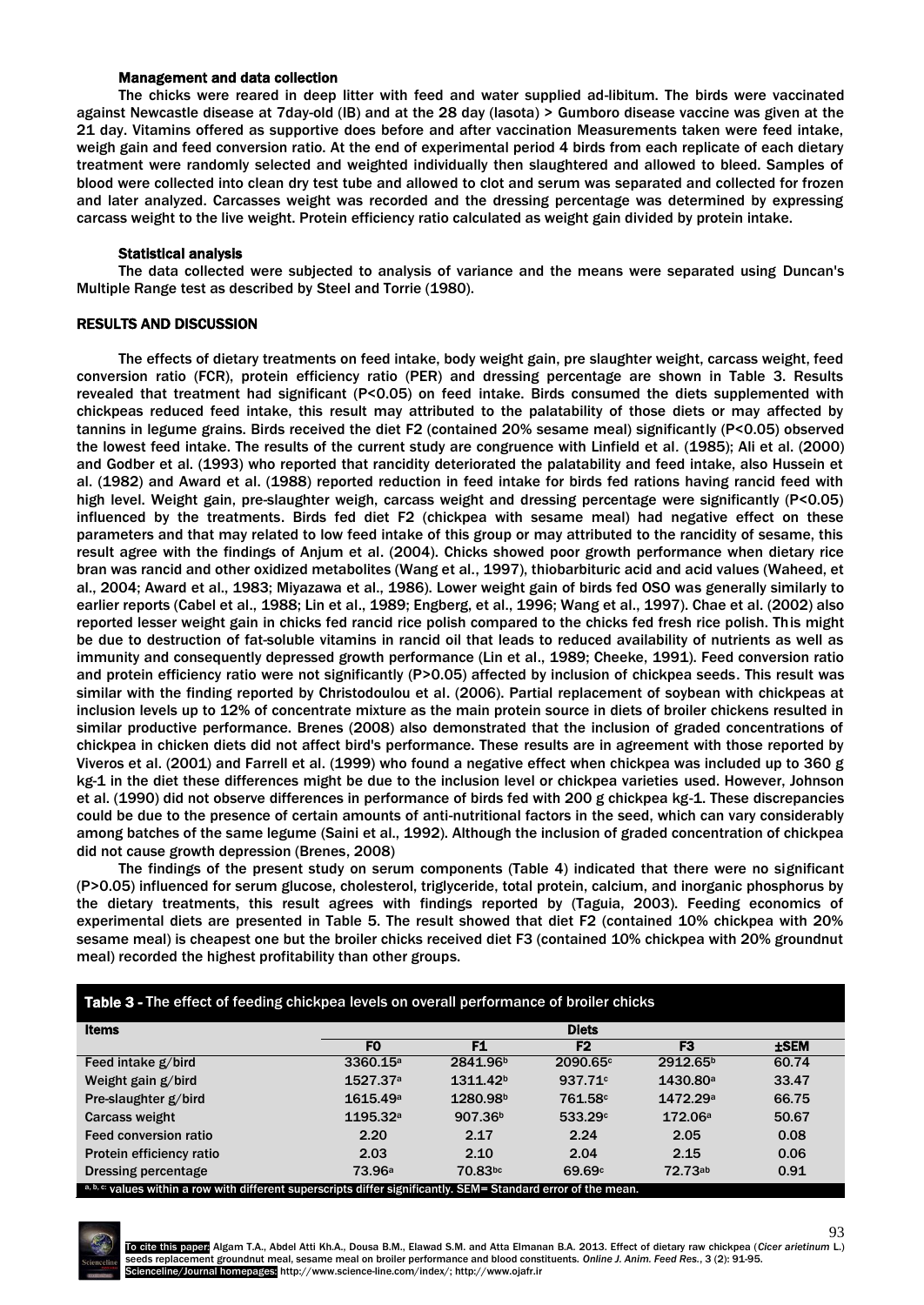#### Table 4 - The effect of feeding chickpea seeds on serum composition of broiler chicks

| <b>Items</b>          | <b>Diets</b>   |        |                |                |         |
|-----------------------|----------------|--------|----------------|----------------|---------|
|                       | F <sub>0</sub> | F1     | F <sub>2</sub> | F <sub>3</sub> | $±$ SEM |
| Glucose               | 162.88         | 159.75 | 170.00         | 180.13         | 12.49   |
| <b>Cholesterol</b>    | 110.00         | 13.25  | 116.25         | 111.25         | 9.84    |
| <b>Triglyceride</b>   | 86.63          | 92.38  | 72.13          | 90.13          | 12.24   |
| <b>Total proteins</b> | 3.16           | 3.40   | 2.91           | 3.15           | 0.19    |
| Calcium               | 10.76          | 10.98  | 12.38          | 11.80          | 0.63    |
| <b>Phosphorus</b>     | 14.29          | 14.00  | 14.70          | 14.34          | 0.50    |

# Table 5 - The feeding economics of experimental diets

| <b>Items</b>                | <b>Diets</b>   |                |                |                |
|-----------------------------|----------------|----------------|----------------|----------------|
|                             | F <sub>0</sub> | F <sub>1</sub> | F <sub>2</sub> | F <sub>3</sub> |
| Feed cost per bird (SDG)    | 04.35          | 04.26          | 03.12          | 04.38          |
| Feed cost per bird $(\$)$   | 01.58          | 01.55          | 01.13          | 01.59          |
| Average weight of bird (kg) | 01.20          | 0.91           | 0.53           | 01.21          |
| Total returns (SDG)         | 13.15          | 9.98           | 5.87           | 13.28          |
| Total returns $(\$)$        | 04.78          | 03.63          | 02.13          | 04.83          |
| Total cost per bird (SDG)   | 07.35          | 07.26          | 06.12          | 07.38          |
| Total cost per bird $(\$)$  | 02.67          | 02.64          | 02.23          | 02.68          |
| Net profit per bird (SDG)   | 05.79          | 02.72          | $-0.25$        | 02.90          |
| Net profit per bird $(\$)$  | 02.11          | 0.99           | $-0.09$        | 02.14          |

# **CONCLUSION**

Chickpea seeds could replace sesame by 10% with no adverse effect on bird performance, blood serum constituents and feed cost.

#### REFERENCES

- Ali H, Haq A, Rasool S, Shah TH and Anjum MI (2000). Effect of sodium bentonite as aflatoxin binder in broiler feeds containing fungal infected grains. Pakistan Journal of Agriculture Science, 37 (3-4): 163-165.
- Anjum MI, IH. Mirza, AG. Khan and A. Azim (2004). Effect of fresh versus oxidized soybean oil on growth performance, organs weights and meat quality of broiler chicks. Pakistan Vet. J., 24(4): 173-178.
- Award YL, M. El-Baggouri and OE. Mohamed (1983). Deterioration of rancidity in practical poultry diets and related production problems. Egyptian Journal of Veterinary Medicine Association, 43: 401-404.
- Brens V, C. Centno, I. Arua and F. Marzo (2008). Nutritional value of raw and extruded chickpeas (Cicer arietinum L.) for growing chickens. Spanish Journal of Agricultural Research, 6(4): 537-545.
- Cabel MC and PW. Waldroup (1988). Effect of ethoxquin preservative and peroxide level on broiler performance. Poultry Science, 67: 1725-1730.
- Canibe N and BO. Eggum (1997). Digestibility of dried and toasted peas in pigs. 2. Ilea and total tract digestibility of amino acids and other nutrients. Animal Feed Science and Technology, 64: 311- 3251002/jsfa.2740600304.
- Cerioli C, L Fiorenyini, A. Prandin and G. Piv (1998). Ant nutritional factors and nutritive value of different cultivars of pea, chickpea and faba bean .ns. In: JANSMAN.
- Chae BJ, KH. Lee and SK. Lee (2002). Effects of feeding rancid rice bran on growth performance and chicken meat quality in broiler chicks. Asian- Australian Journal of Animal Science, 15: 266-2
- Chavan JK, Kadam SS, Salunkhe DK (1989). Chickpea. In: Salunkhe DK, Kadam SS. (eds.): CRC Handbook of World Food Legumes: Nutritional Chemistry, Processing Technology and Utilization. Vol. I. CRC Press, Inc. Boca Raton, FL, USA. 247–288.
- Cheeke PR (1991). Applied Animal Nutrition: Feeds and Feeding. MacMillan Publishing Company, New York, USA.

Christodoulou V, Bampidis VA, Hučko B, Iliadis C, Mudřík Z (2006). Nutritional value of chickpeas in rations of broiler chickens. Arch. Geflügelkde, *70*, 112–118.

- Cowieson AJ and T. Acamovic (2001). Metabolisable energy and digestibility coefficients of DM and N of pea (Pisum sativum) and lupin (Lupinus albus) meals for broilers. British Poultry Science, 42: 86-87
- Engberg RM, C. Lauridsen, SK. Jensen and K. Jakobson (1996). Inclusion of oxidized vegetable oil in broiler diets. Its influence on nutrient balance and on the antioxidant status of broiler. Poultry Science,75: 1003-1011.
- FAO (1998). FAO yearbook. Production 1992. FAO, Rome, Italy, Vol. 46, pp. 105–115.